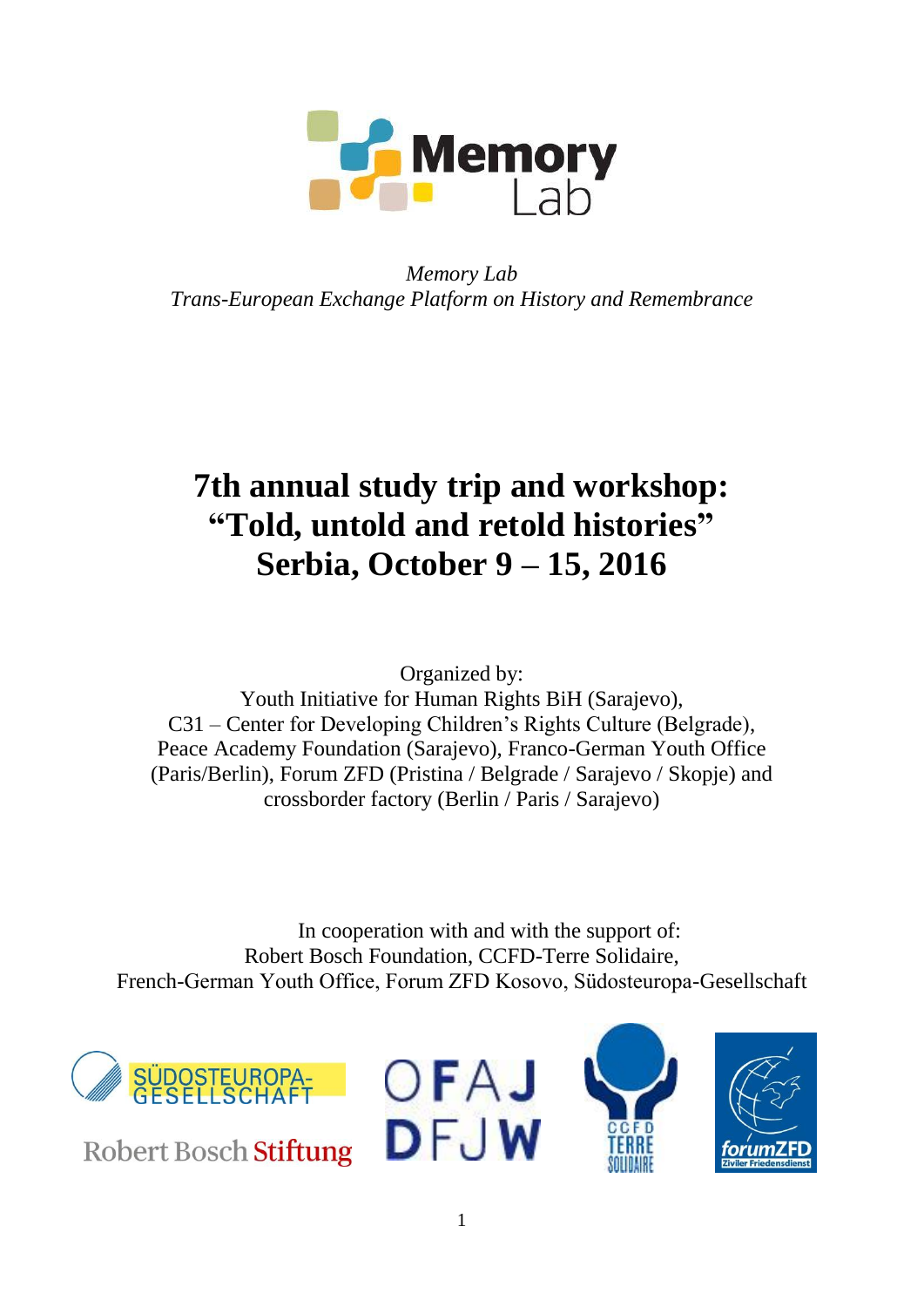*Memory Lab Trans-European Exchange Platform on History and Remembrance*

# **7th annual study trip and workshop "Told, untold and retold histories": Serbia, October 9 – 15, 2016**

Organized by the Youth Initiative for Human Rights BiH (Sarajevo), C31 – Center for Developing Children's Rights Culture (Belgrade), Peace Academy Foundation (Sarajevo), French-German Youth Office (Paris/Berlin), Forum ZFD (Pristina / Belgrade / Sarajevo / Skopje) and crossborder factory (Berlin / Paris / Sarajevo) In cooperation with and with the support of: Robert Bosch Foundation, CCFD-Terre Solidaire, Franco-German Youth Office, Forum ZFD and Südosteuropa-Gesellschaft

- 1. General information
- 2. Target group

1

- 3. Aims and program
- 4. Practical information
- 5. Organization team

## **1. General Information:**

The trans-European exchange platform "Memory Lab" brings together organizations, institutions and persons working on memory sites and remembrance education in the Western Balkans on the one hand and in Western/Central Europe on the other hand, and promotes thereby mutual learning, dialogue, exchange and constructive critical assessment of remembrance and history in Europe.<sup>1</sup> After trips including visits in Bosnia and Herzegovina, Croatia, France, Germany, Kosovo, Macedonia and Belgium, the 7<sup>th</sup> annual trip and workshop will take place in Serbia. The program will focus on three main topics of memorialization: the Second World War, the Socialist Yugoslavia, and the period of the 1990s, with the Milosevicregime and the break-up wars of Yugoslavia. The approach will be to explore "told, untold and retold histories" in relation to these periods in today's Serbia: "told histories" refer to the narratives which are dominating today's culture of remembrance in Serbia, "untold histories" refer to those which are barely visible or marginalized, and "retold histories" refer to narratives which have been or are currently changing, as for example the discourses about resistance and collaboration in Serbia during the Second World War. These questions will be addressed through visits of sites, encounters with historians, curators and civil society organizations, and work within the group. The group will be based in Belgrade, but the program will also include excursions to Vojvodina and its capital Novi Sad, and to Kragujevac. After exploring the situation in Serbia, the program will also help to connect the topic of "told, untold and retold histories" with memorialization processes in other European countries and with the personal experiences of the participants. Furthermore, the program will also offer space for networking and for further development of common activities among the participants of the program.

 $1$  For more information see our website : [www.memorylab-europe.eu](http://www.memorylab-europe.eu/)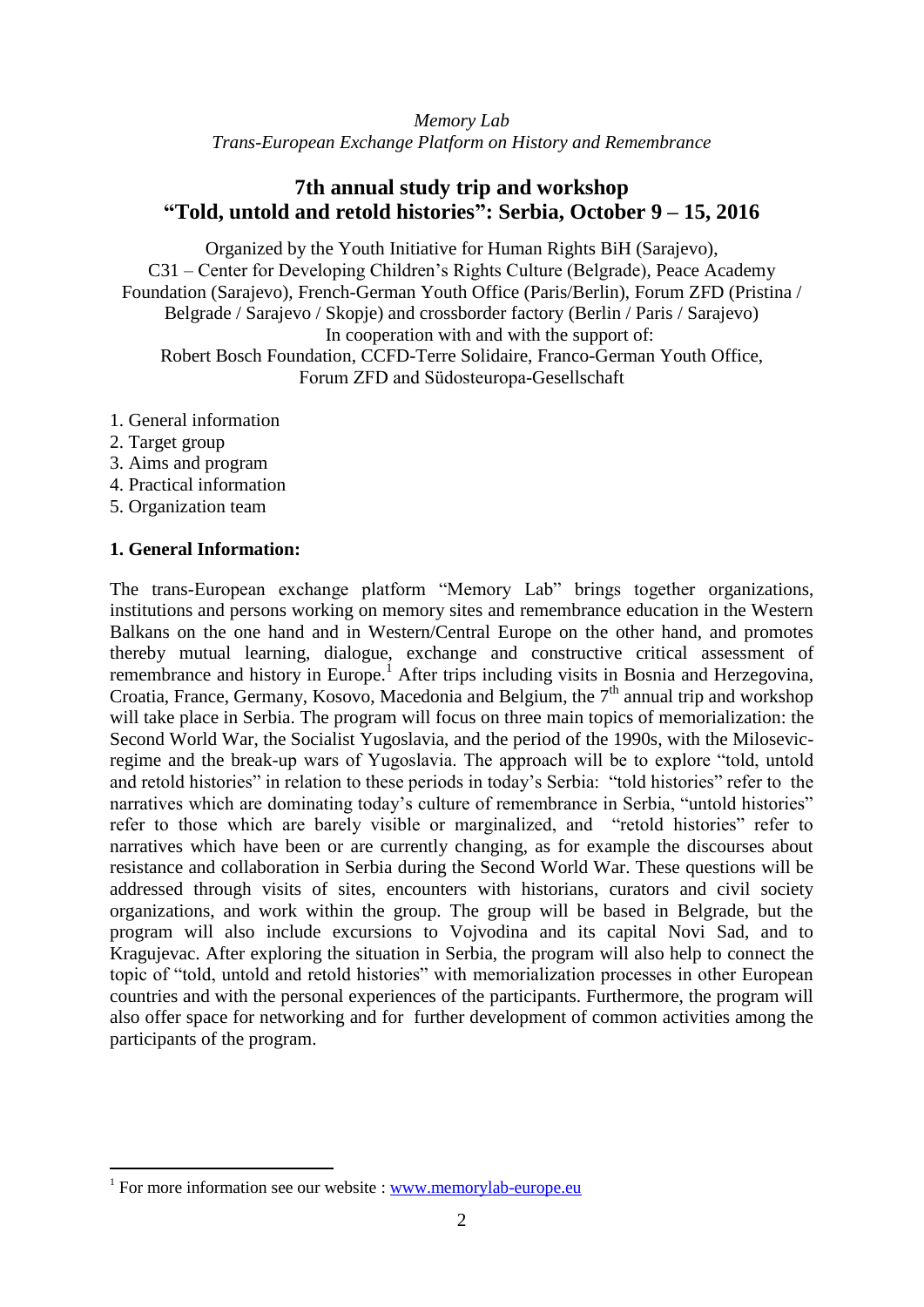# **2. Target group**

The program will gather 40 representatives of memorial centers, historical museums, NGOs and other organizations/ initiatives from South Eastern Europe on the one hand, and from Western and Central Europe on the other hand, who are active in the field of dealing with difficult pasts (wars and dictatorships in Europe during the  $20<sup>th</sup>$  century) in a practical way, especially around memory sites and in the educational field. The group will be constituted by approx. 2/3 of "old" participants (who have participated at one or several of the former annual Memory Lab study trips/workshops) and of 1/3 of "new" participants.

# **3. Aims and program of the study trip and workshop 2016 in Serbia:**

Aims of the study trip and workshop 2016 in Serbia:

- 1. To explore and discuss current memorialization processes in Serbia, related to the Second World War, the Socialist Yugoslavia and the Yugoslav break-up wars of the 1990s
- 2. To explore and discuss these memorialization processes in Serbia in the perspective of *told, untold and retold histories*
- 3. To connect the question of told, untold and retold stories with memorialization processes in other European countries and with personal experiences from the participants in relation to their respective home countries
- 4. To deepen contacts and cooperation and to provide a space to develop future activities between the participants of the platform

# Sunday 9. October:

Arrival of participants to Belgrade / check-in at

## *Hotel Palace*

*Topličin venac 23, Belgrade, 00381 11 185585, <http://www.palacehotel.co.rs/en/>*

20.00 Joint dinner at the hotel

Monday, October 10:

- 9.00 10.30 Introduction: presentation of the Memory Lab platform, organizational team and overall program of the study visit. Interactive presentation of the participants
- 10.30 11.00 Coffee break
- 11.00 13.00 Info-market with presentation of on-going (joint) projects and of current developments of Memory Lab / First collection of ideas for future common activities
- 13.00 14.30 Lunch in the hotel
- 14.30 16.00 "Told, untold and retold histories of Serbia": an introduction Three presentations:

1. Overview of the contemporary history of Serbia, with a focus on the period from World War Two until today: Olga Manojlović-Pintar (Institute for Recent History of Serbia, Belgrade)

2. Current memorialization processes in Serbia concerning World War Two and Socialist Yugoslavia: Jelena Đureinović (Department of Eastern European History, Justus Liebig Universität Gießen, Germany)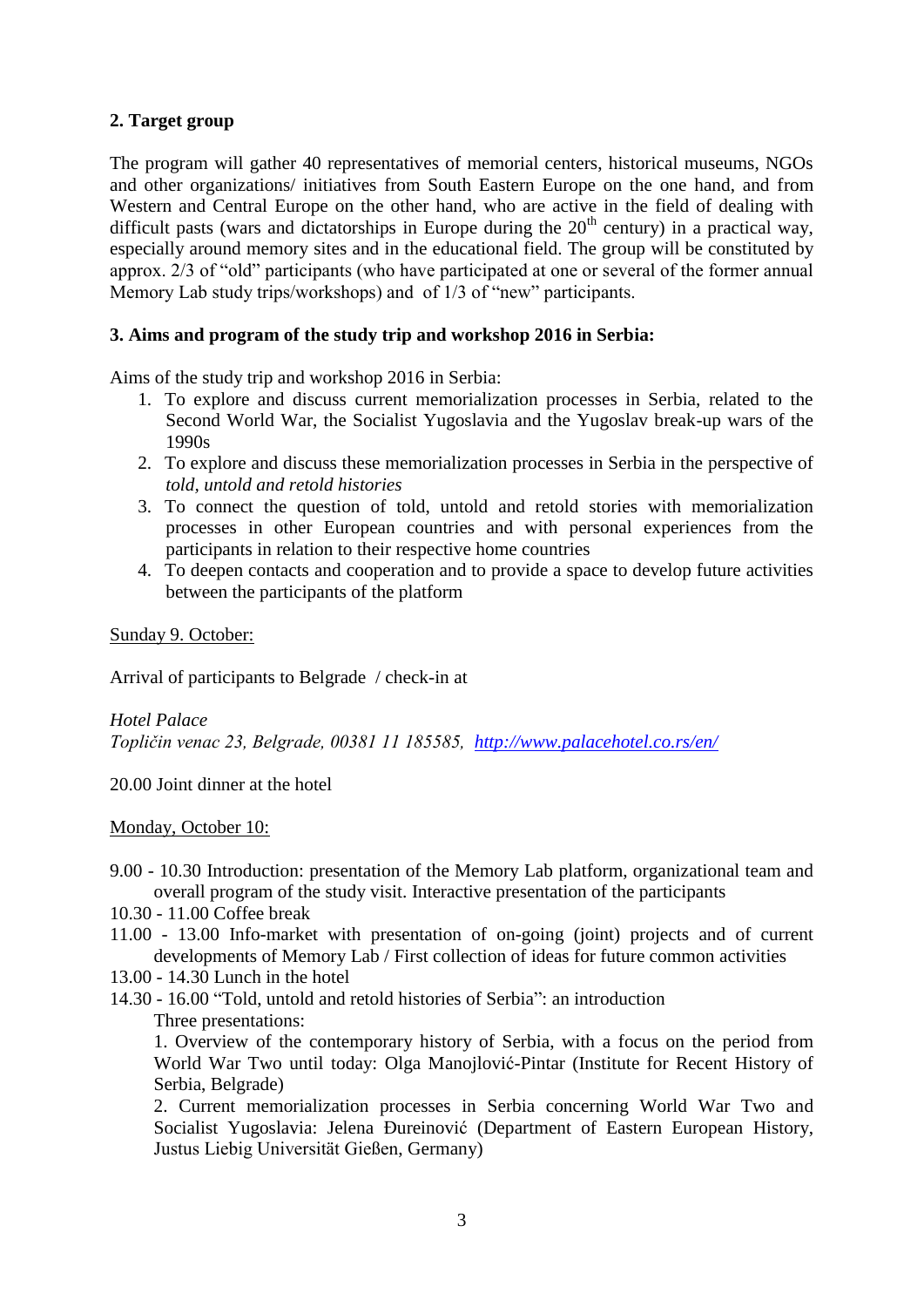3. Current memorialization processes in Serbia concerning the 1990s (the Miloševićregime and break-up wars of SFR Yugoslavia): Orli Fridman (Center for Comparative Conflict Studies, Belgrade)

- 16.00 16.15 Coffee break
- 16.15-17.00 Discussion of issues raised during the presentations.
- 17.30 Walking, watching, noticing: City walks in several groups from Knez Mihajlova Street to Slavia Square and recording history and memories.
- 19.30 Joint dinner

#### Tuesday, October 11:

- 7.45 Meeting in the hotel lobby, walking to the bus parking and travel by bus to Vojvodina. Passing through Batajnica suburban area: Explanations about the development of this Belgrade suburban area and about the history of the Batajnica mass graves related to the Kosovo war in 1999
- 09.30 -11.30 Visit to the memorial site Syrmian / Sremski front related to the 1944/45 battles at the end of World War Two and guided tour at the museum.
- 11.30 12.30 Traveling to Novi Sad
- 12.30 14.00 Joint lunch in Novi Sad
- 14.00 15.30 Organized city walk about local history related to World War Two, Socialist Yugoslavia and the 1990s, with Bojan Krivokapić (CK 13 Novi Sad)
- 15.30 16.00 Coffee break
- 16.00 17.30: Visit to CK 13 (local cultural center) and discussion with representatives of different civil society organizations about told, untold and retold histories related to the 1990s in Vojvodina, for example forced army mobilizations and persecution of minorities: Željko Stanetić (Vojvodina Civic Centre), Nemanja Stjepanović (Humanitarian Law Centar), and Vladan Beara (TBC), War Trauma Centre
- $17.45 18.30$ : Feedback about the day
- 18.30 20.30 Free time and dinner in the city
- 20.30 Departure to Belgrade

Wednesday, October 12:

- 8.45: Meeting in the hotel-lobby
- 9.00 13.00 On the trace of histories city walk in three parallel groups

First group: "Told, untold and retold histories of World War Two": Guided visit to the site of the 1941-1944 concentration camp Staro Sajmište and to the Monument of Belgrade Liberators. Guide: Milovan Pissari, historian and member of the Forum for Applied History Belgrade

Second group: "Told, untold and retold histories of socialist Yugoslavia": Guided visit to the Museum of Yugoslav history and to the Federal Executive Council building. Guide: Ivan Manojlović, curator at the Museum of Yugoslav History

Third group: "Told, untold and retold histories of 1990s": Guided visit to different memory sites related to the Yugoslav break-up wars of the 1990s. Guides: Jasmina Lazović (Youth Initiative for Human Rights Serbia) and Tamara Šmidling (Peace Academy Foundation)

- 13.00 14.30 Lunch in the city within the three parallel groups
- 14.30 15.30 Preparation of city walk presentations
- 15.30 17.00 Presentations and discussion
- 17.30 18.15: Feedback-round about the day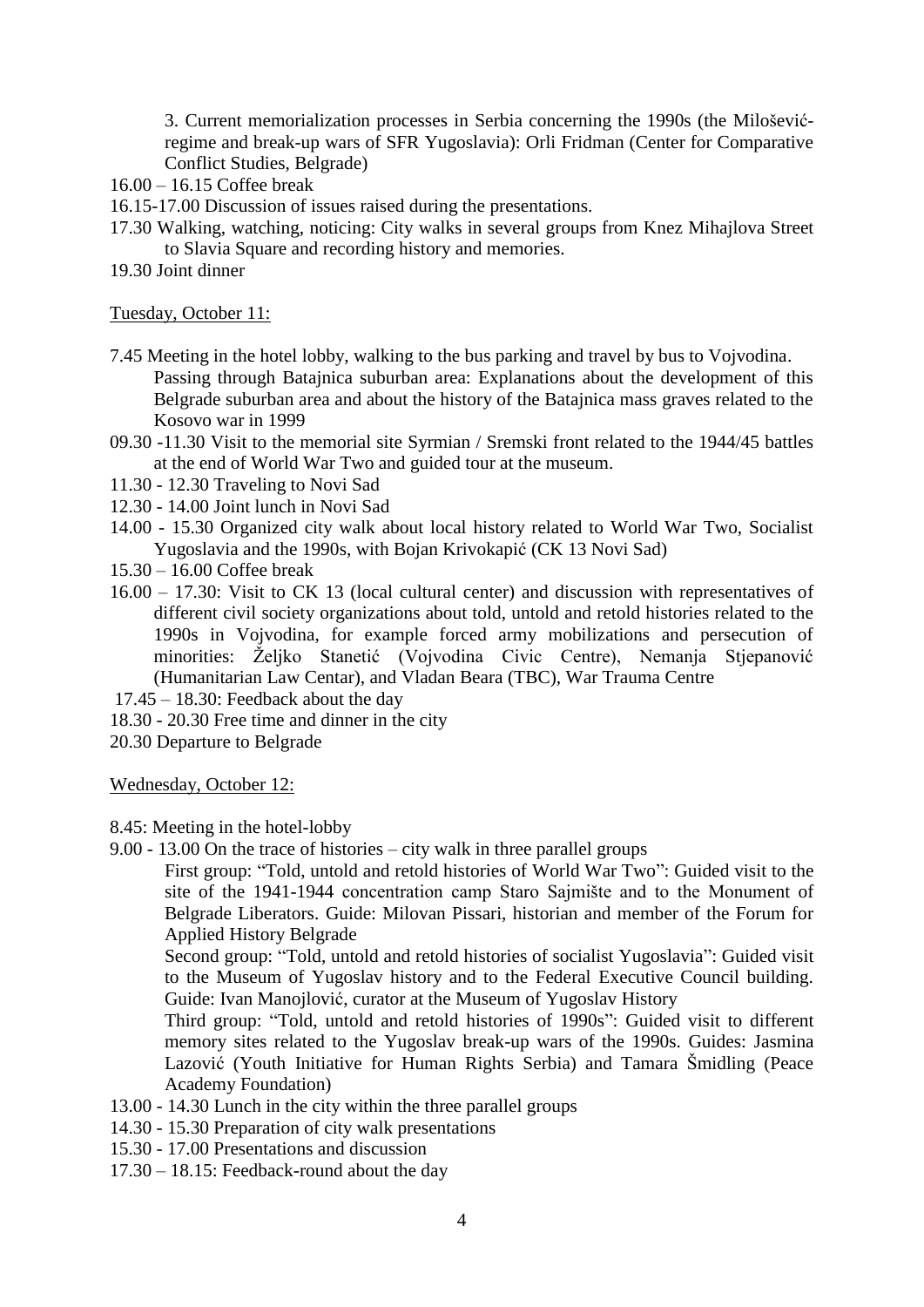## 19.00: Joint dinner at the hotel

## Thursday, October 13:

7.45 Meeting in the hotel lobby, walking to the bus parking and travel by bus to Kragujevac

- 10.00 13.00 Visit to the Memorial Park Kragujevac October (Šumarice), related to the [execution of an estimated 3,000 men and boys](https://en.wikipedia.org/wiki/Kragujevac_massacre) of the town by the [German](https://en.wikipedia.org/wiki/Germany) occupation forces on October 21, 1941. Guide: Nenad Đorđević, historian
- 10.00 12.00: Visit of the Memorial park and guided tour in the Museum 21st October
- 12.00 -13.00 Presentation of the C31's educational program "Museum of the Past for the Future" and of the Memorial museum in Kraljevo.
- 13.15 14.30 Joint lunch
- 14.30 15.30 Visit to the Museum of Weapon Factory in Kragujevac, with focus on workers movement during SFRY and the decline of weapon and car factory during the 1990s.
- 15.30 17.00 Coffee break and discussion with Nenad Đorđević, historian, and with a representative of the workers union (TBC)
- 17.00 17.45: Feedback-round about the day
- 18.00 Departure to Belgrade
- 20.00 Arrival to Belgrade, free dinner

## Friday, October 14:

09.00 - 11.30: "Told, untold and retold histories in a European context":

Interactive-creative approach and reflection about told, untold and retold histories of Serbia, in comparison and connection with memorialization processes in other European countries and with personal experiences of participants of the group. The exact content and methodology will be determined following the group dynamics and the issues raised during preceding days.

- 11.30 12.00: Coffee break
- 12.00 13.00: Continuation of the dialogue about joint activities and projects
- 13.00 14.30 Lunch at the hotel
- 14.30 16.00 Evaluation of the program and perspectives for the future
- 16.00 20.00: Free time
- 20.00 Joint Farewell Dinner

Saturday, October 15: Departure of participants

# **4. Practical information**

Arrival is foreseen for Sunday  $9<sup>th</sup>$  October 2016, and departure for Saturday 15<sup>th</sup> October 2016.The organizers will cover, for the length of the program, the costs for the accommodation, meals, program, translation, and transport during the study trip and the workshop.

The travel to Serbia for the participants from the Western Balkans will or be organized directly by the organizers, or the costs for the travel will be reimbursed during the program by the organizers on the basis of the cheapest possible travel prices, up to an amount of maximum 250€, on presentation of the travel tickets/bills. For the participants coming from